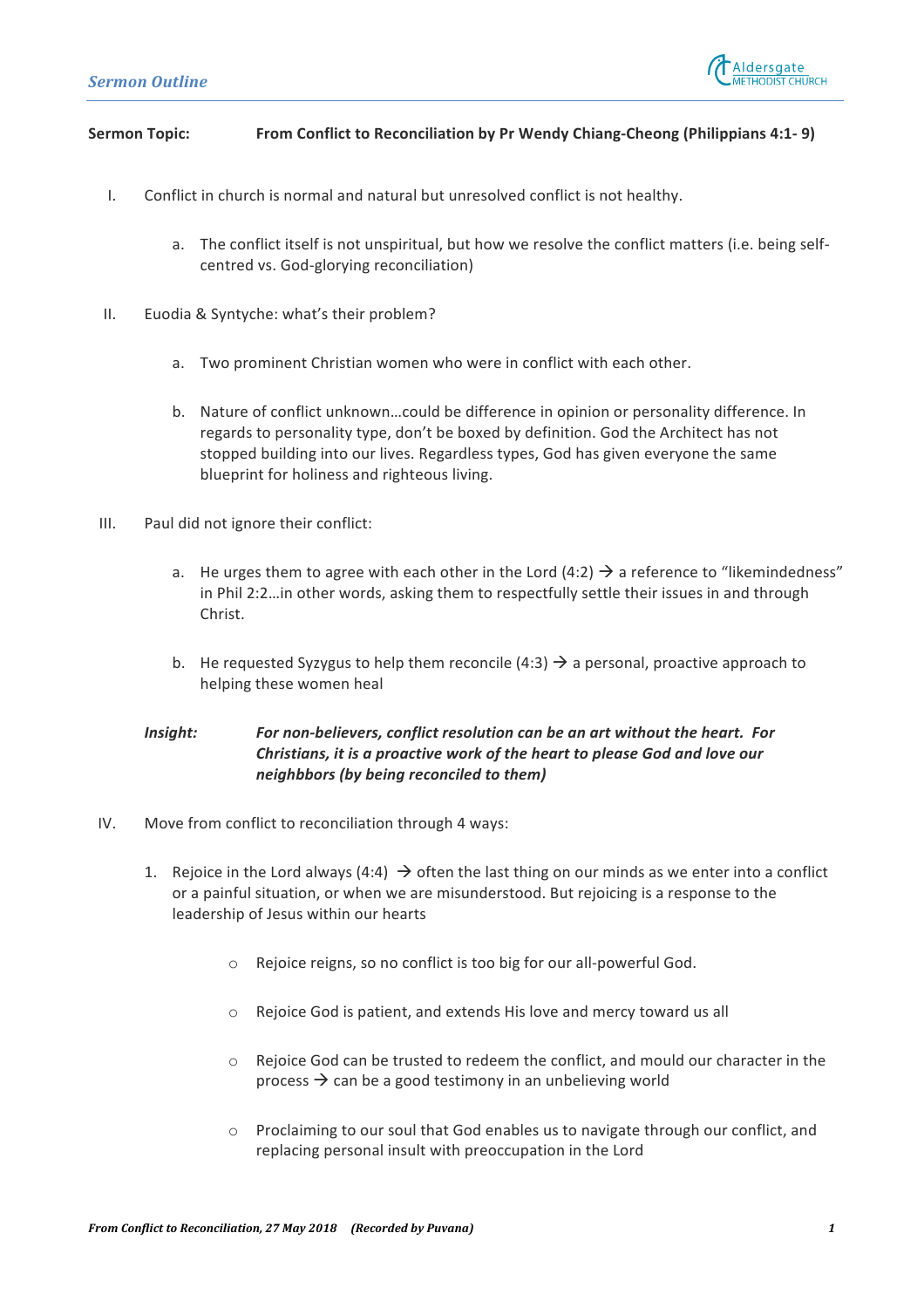

- 2. Let gentleness be evident to all (4:5)  $\rightarrow$  a lack of gentleness in conflict management is a sign of immaturity
	- $\circ$  Gentleness is the idea of moderation and reasonableness (i.e. moderating our temper when we are offended)
	- $\circ$  Gentleness instead of grudges; strength under control; more poise than noise  $\rightarrow$ should be extended to all, even those who oppose the Christian faith
- 3. Do not be anxious. Pray and give thanks (4:6-7)  $\rightarrow$  so that we will not just go to God with all our complaints
	- $\circ$  Things may or may not change for the better or be resolved/restored, but there is the promise that peace will descend upon our hearts and our minds (that far exceeds human reasoning and planning) – this peace is a sign that no broken relationship is beyond the reach of the goodness of God
- 4. Mind your thoughts and actions (4:8-9)  $\rightarrow$  without losing sight of the bigger picture
	- o When we think of whatever is true, pure, just, lovely, commendable, excellent, worthy of praise about the "offender", it is harder to be sinfully angry or resentful.
	- $\circ$  This is not positive thinking, but about godly thinking (i.e. not harping on one bad point and negating everything else that is good about the person/experience)
	- $\circ$  Godly thinking will lead to godly behaving towards them.

## **Summary:**

- 1. Handle conflicts in a godly way, and there will be peace as the presence of God draws near
- 2. Do not hide from or ignore conflicts, because unresolved conflicts are dangerous to the Church (discredits our testimony and damages the work of the Church)
- 3. To stay in rivalry and resentment is to stay as sinners, and God loves us not to let us stay this way (Repent of inaction and passiveness towards unresolved conflict)
- 4. Remember that we belong to Jesus Christ, and that our names belong in the Book of Life, and that God loves the other person as much as He loves us
- 5. If we are the peacemaker (like Syzygus), we must seek God's truth and apply it, and if we are the Church and we suspect a conflict is happening, we should not pick a side or draw lines or think badly of anyone; we should show gentleness toward those caught in the struggle, and reach out to them and pray for them